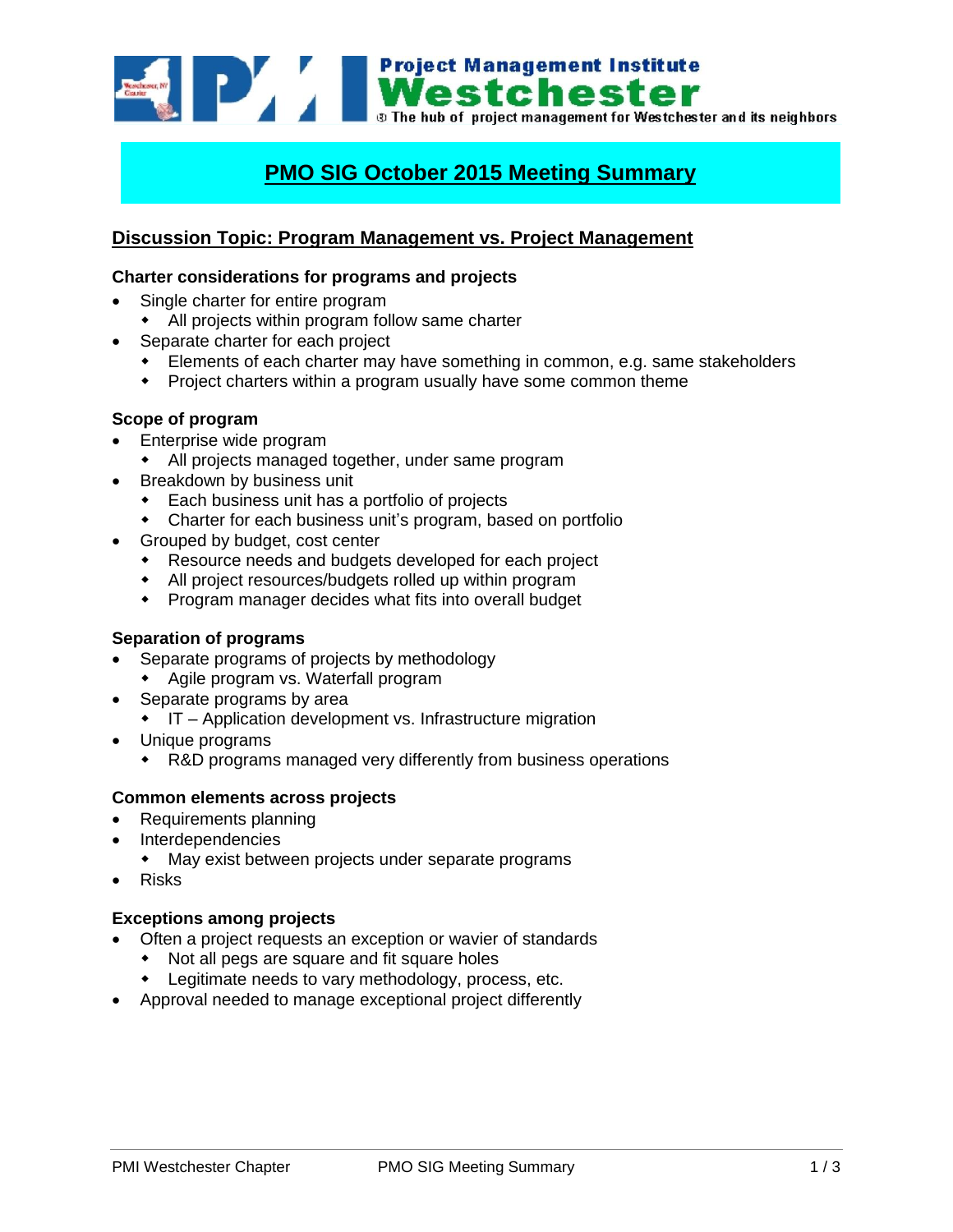

- All PMs need to communicate to Program Manager (or PMO)
	- Highlight of any variances
		- **Schedule**
		- **Budget**
		- **Deliverables**
	- Risks that have become real
		- Action plan
		- Potential outcomes
- Program manager (or PMO) should communicate to PMs
	- Reporting requirements
	- Summary status of all projects within program
	- Highlight of any variances across projects

### **Competition among projects**

- One project may encounter an unforeseen expense or resource need
	- Impact may extend to other projects
- Program manager would decide how to address need
	- Program may have a reserve fund
	- May need to 'rob' funds or resources from another project(s)

### **Next Meeting**

Next meeting is in November.

### **PMO SIG Discussion Topics to Consider**

### **Proposed Topics (items in bold are recent suggestions)**

- 1. PMO Practice
	- **a. Types of Charters**
	- **b. Using BAs in PMO Models**
	- c. PMO Resources Templates, Websites, etc.
	- d. PMO Governance and Portfolios
- 2. PMO Promotion
	- a. Looking at the PMO from the Outside
	- c. Promoting the value of the PMO
	- d. Explaining the benefits of the PMO
- 3. Organizing and Starting the PMO
	- a. Defining the Role of the PMO
	- c. The PMO and Cross Organizational Matrix Management
	- d. Lifecycle of a PMO, how to start one and pitfalls at different stages of the lifecycle
	- e. Where should the PMO be migrated into with a company that re-organizes, downsizes?
	- f. Criteria to establish a PMO in your organization When does it NOT make sense to have a PMO?